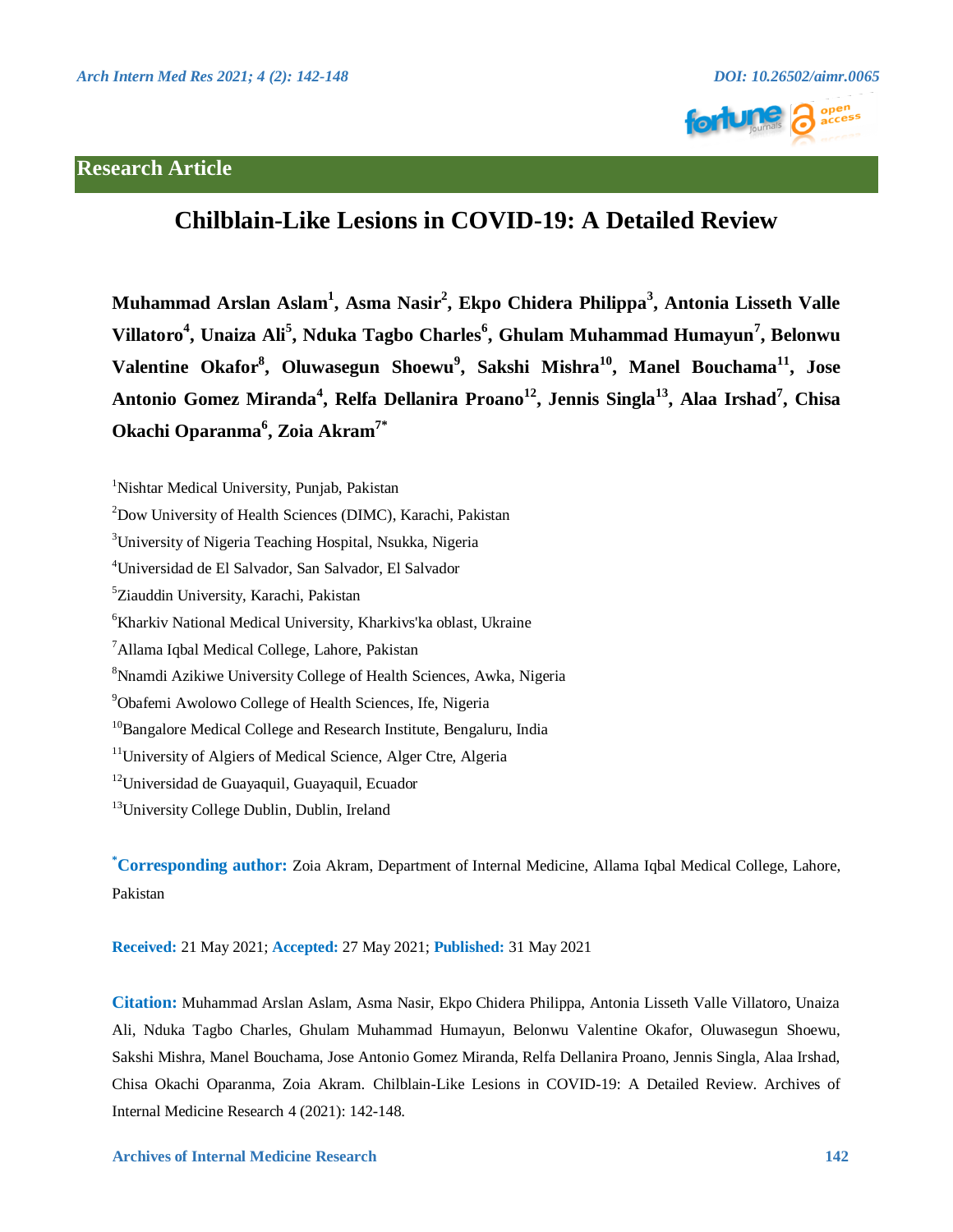# **Abstract**

Coronavirus disease (COVID-19) was declared a pandemic in early 2020. Since then, it has continued to spread havoc in the lives of millions of people. The Covid-19 infection can have a spectrum of symptoms, ranging from asymptomatic infection to a fatal multiorgan failure. A number of unusual manifestations have also been reported. Among them are pernio-like lesions, also referred to as Chilblain-like lesions. Previously, these skin lesions were associated with damp conditions and autoimmune diseases. But, their presentation in this pandemic has confused the clinicians. It is very important to understand the clinical picture, pathophysiology, histology, and treatment of these lesions, especially in the COVID era.

Hence, in this review, we have made an effort to understand these lesions further. The main aim of our article is to provide physicians with a detailed analysis of chilblains like lesions so that this can help them with diagnosis and treatment.

**Keywords:** Chilblain-Like Lesions

# **1. Introduction**

 **Archives of Internal Medicine Research 143** The severe acute respiratory syndrome coronavirus two (SARS-CoV-2), which causes the 2019 coronavirus disease (COVID-19), has affected millions worldwide. It was declared a pandemic on  $11<sup>th</sup>$  march 2020 [1] and has not only affected the mental health of the general public but has also adversely affected the mental health of physicians involved in the care of these patients [2]. It typically presents with fever, cough, headache, diarrhea, myalgia, anosmia, asthenia, and sometimes pneumonia [3]. It can also lead to severe disease which results in acute respiratory distress syndrome (ARDS), renal failure, and a hyper-coagulable state which might end in stroke, myocardial infarction, or pulmonary embolism. However, few skin manifestations have also

been described. These dermatological findings include maculopapular rash, urticaria, vesicular eruptions, chilblain-like lesions, and livedo/necrosis [4]. Chilblainlike lesions were the second most frequent cutaneous manifestation in the multicenter Italian study [5].

Chilblain-like lesions are also described as pernio-like lesions. These lesions initially present as erythematousedematous or blistering skin lesions that mostly involve the extremities. Over the course of 1-2 weeks, these lesions become more purpuric and flattened, ultimately resolving without any treatment. The majority of COVID patients with chilblain-like lesions are mostly in good health, without any significant coronavirus symptoms, but they may have a history of upper respiratory tract infection [6]. COVID-19-related chilblain-like lesions have been reported from Europe, Middle East, and the United States from February to May, but none have been reported from tropical regions such as South America or Southeast Asia. A proposed theory is that cold exposure may be a co-factor for the cutaneous inflammation that occurs in chilblain-like lesions [4].

Type I interferon and cytokine response to the viral infection have been shown to cause microangiopathic changes and chilblain-like lesions [7]. Due to potentially unreliable and subjective patient reporting, these lesions cannot be confirmed as a symptom of COVID-19 disease. In some regions, due to limited coronavirus testing, the diagnosis of COVID-19 and/or chilblain-like lesions may be missed or remain unreported. In this review, we have discussed in detail covid-19 related pernio-like lesions. We have dig deeper and tried to summarize all the important details about this rare skin manifestation associated with the covid-19 disease.

# **2. Methods and Results**

A review of the PubMed database was conducted on 14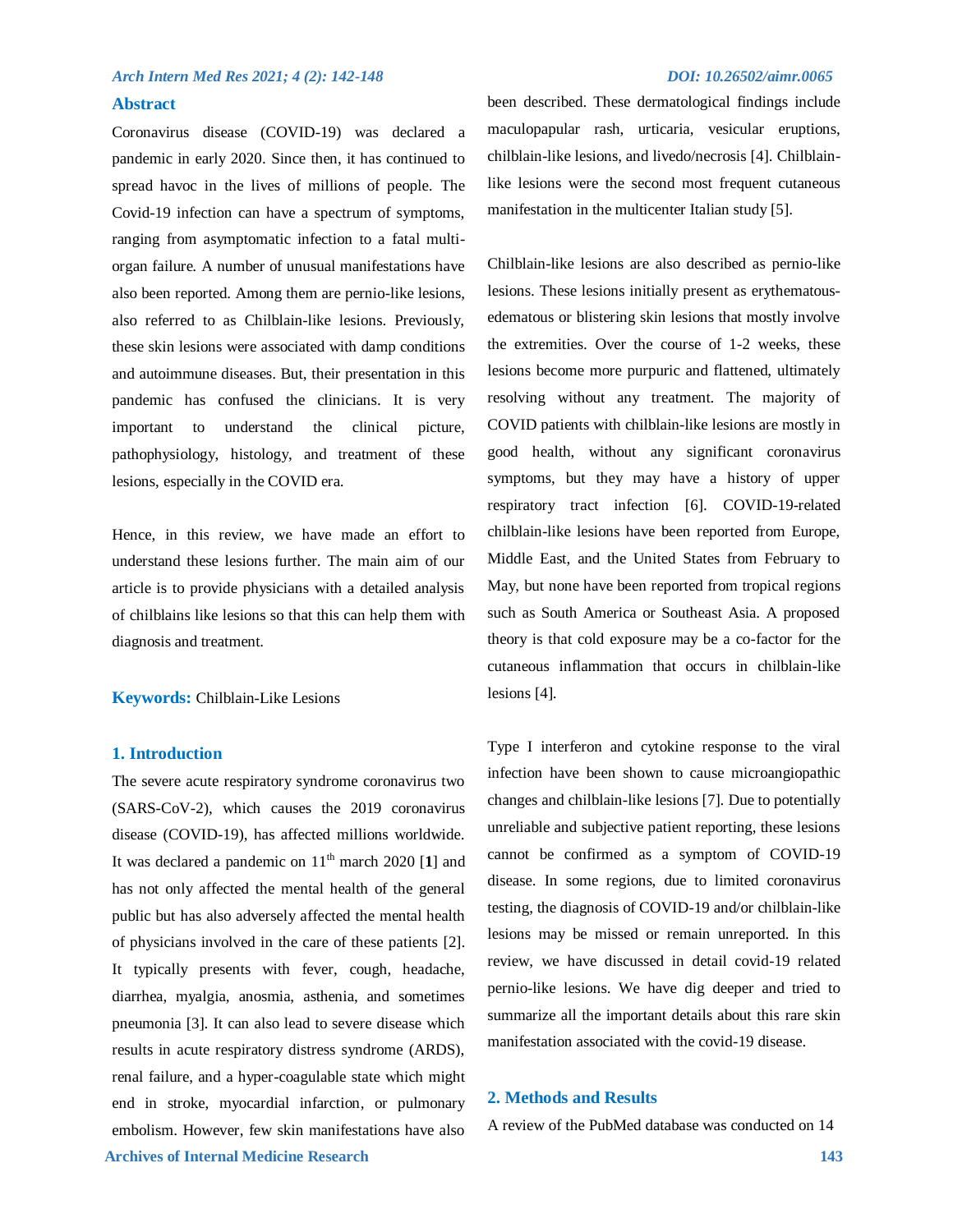April 2021 using the search terms "Covid-19," "Perniolike lesions, and "Covid-19 chilblains". Filter for humans and articles written in the English language was applied. The total number of articles retrieved was 154. These records were then screened by title and abstract content. Peer-reviewed publications that contained original patient cases of COVID-19 and a discussion of the pernio-like lesions were included in the analysis. A total of 24 articles were included in our review.

## **3. Discussion**

Coronavirus is being considered the respiratory virus but other presentations are also possible, and some are frequently emerging [8]. COVID-19-related chilblainlike lesions were first reported in a 13-year-old boy in early March by Italian authors [9]. Since then, several cases of chilblain-like acral lesions mostly involving children and adolescents worldwide have been reported and published in the scientific literature [5]. Skin lesions have been classified as prodromal (before COVID-19

onset), acute (within 2 weeks of COVID-19 onset), post-acute (from week 2 to 4), or late (after week 4). Chilblain-like lesions mostly occur between weeks 2 and 4 [10] and have a mean duration of 12.7 days [11]. Ladha MA et al. summarized key findings in her article that the cold season is associated with COVID-19 chilblains and that these lesions are asymmetrical and mainly affect the feet. Simultaneous hand and feet involvement is very rare [12].

Rare cases of chilblain-like lesions involving other acral sites, such as the auricular region have also been reported as a patient presented with a single, red-purple, extremely painful, and infiltrated papule on the lateral side of the right auricle. She was tested positive for COVID-19 infection 14 days ago but had an asymptomatic course [13]. Figure 1 and 2 show pernio like lesions as reported by Ladha MA et al [11] and Proietti I et al [13].



**Figure 1:** Clinical Photographs of Chilblain-like lesions [13].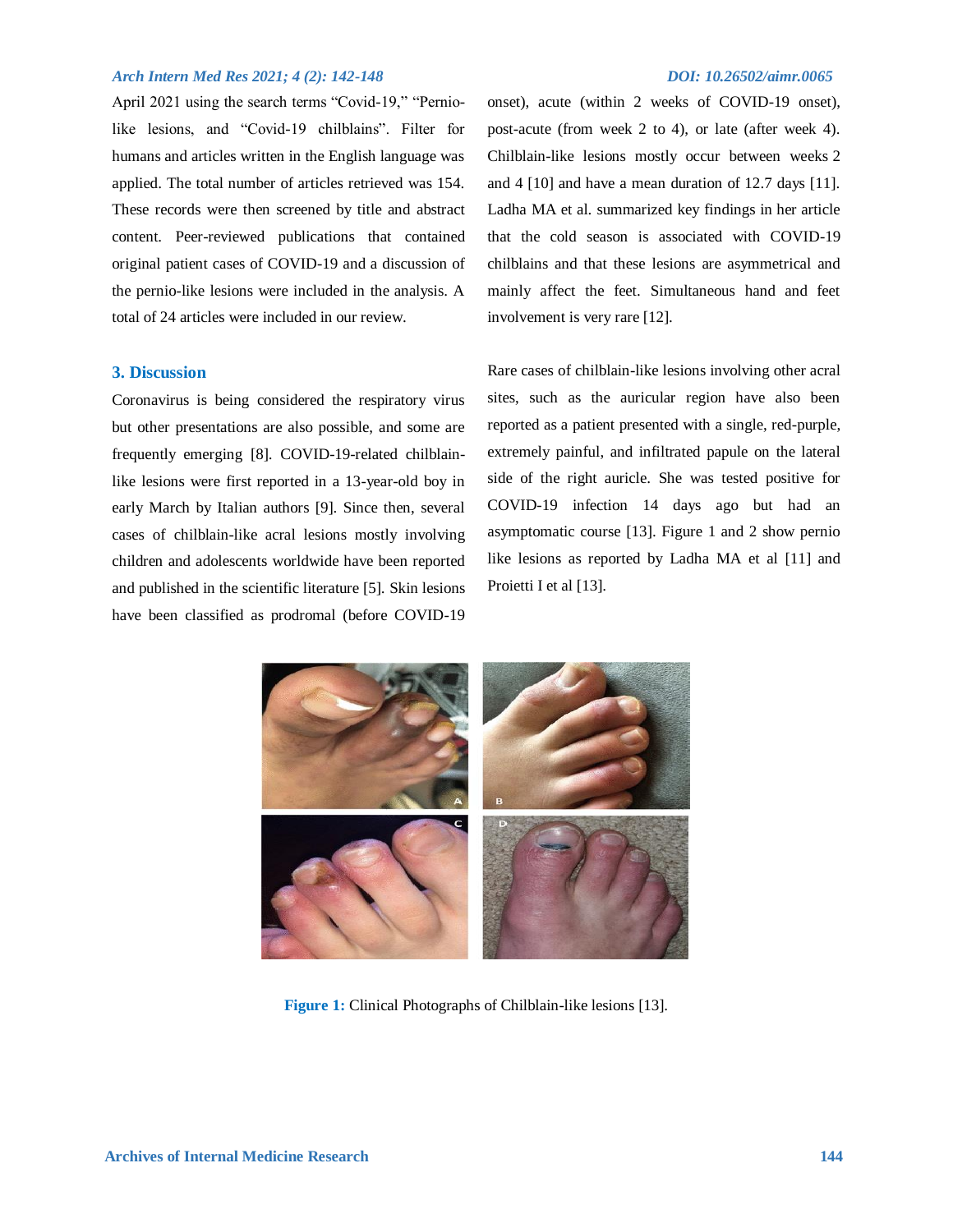

**Figure 2:** A rare case of auricle perniosis [14].

Few studies mentioned the occurrence of blistering lesions with these pernio-like lesions. Piccolo et al. reported the presence of blistering lesions in 23 out of 54 patients [14]. On the other hand, Colonna C et al. [15] and Freeman EE [16] did not find any such bullous lesions in their studies. Other commonly reported symptoms were pruritus, pain, and burning sensations [5]. Patients with COVID-19 chilblains present with less severe COVID, with decreased rates of pneumonia, lower hospital and ICU admissions, and reduced mortality [17]. The majority of patients have complete resolution of COVID-19 chilblains without treatment and sequelae, though post inflammation hyperpigmentation may occur. Relapsing courses have also been reported [14]. Most patients do not have other systemic symptoms of COVID-19 but, Piccolo et al. reported gastrointestinal symptoms (11%), respiratory symptoms (7%), and fever (4%) [17].

### **3.1 Histopathological findings**

Several studies have explained the histopathological features of chilblain-like lesions as observed in COVID infection. Navarro L et al. describes dermoscopy findings of 22 children with chilblains [18]. Interestingly, dermoscopy of these lesions revealed the presence of an indicative pattern represented by a red background area with purpuric globules and grey-brown reticule. The study further elaborates that the red color in the background is related to the inflammatory infiltrate, hemosiderin deposition, and vascular dilatation, while globules represent extravasated red cells, and the grey-brown reticule is possibly due to pigment incontinence, lichenoid infiltrate along with vascular changes. On the other hand, [S. Recalcati](https://www.ncbi.nlm.nih.gov/pubmed/?term=Recalcati%20S%5BAuthor%5D&cauthor=true&cauthor_uid=32330324) directly observed 14 cases including 11 children. Histology of the acral lesions showed a diffuse dense lymphoid infiltrate of the superficial and deep dermis and the hypodermis, with a prevalent perivascular pattern, and signs of endothelial activation [19]. Another study carried out by Sohier P et al. included 13 patients. Two main histopathologic patterns were observed: a chilblain-like histopathologic pattern (10 of 13 cases; 77%) and a thrombotic vasculopathy pattern (3 of 13 cases; 23%). The chilblain-like histopathologic pattern featured a superficial and deep perivascular infiltrate of lymphocytes of varying intensity. The thrombotic vasculopathy pattern featured an absent or mild inflammatory infiltrate, multiple intraluminal fibrin thrombi, and ischemic epidermal necrosis [20]. Colmenero et al. took skin biopsies of 7 children with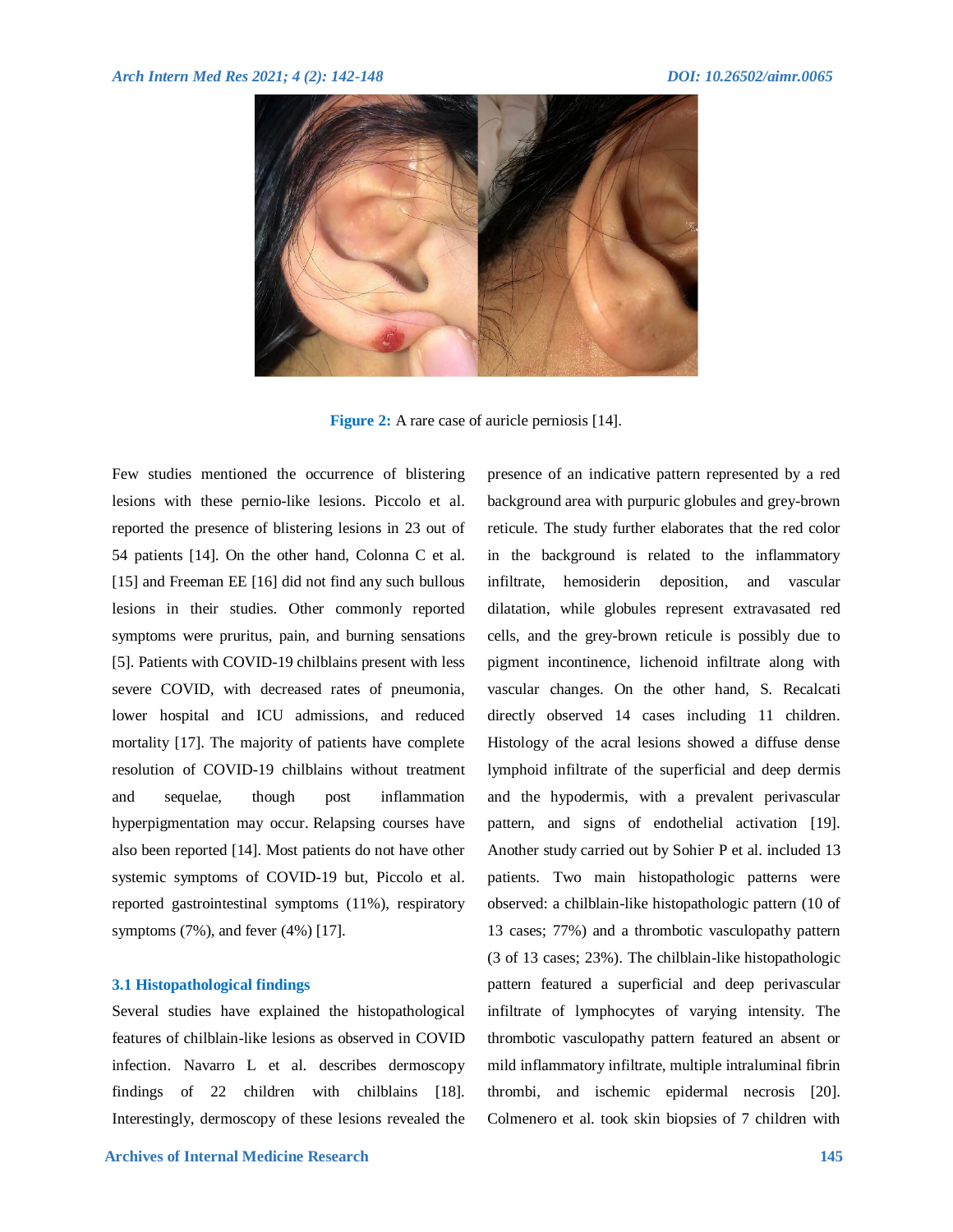chilblain-like acral lesions, performed immunehistochemistry and microscopic examination. He confirmed the presence of SARS-CoV-2 in endothelial cells of blood vessels, suggesting that virus-induced vascular damage and secondary ischemia could be the cause of these lesions [21]. On the other hand, Baeck M mentioned that even though positive anti-SARS-CoV/SARS-CoV-2 immunostaining on skin biopsy of chilblains seems to confirm the presence of the virus in the lesions, but it lacks specificity and must be interpreted with caution [22]. Table 1 summarizes all the above findings.

| <b>Reference</b> | <b>Subjects</b> | <b>Procedure</b>         | <b>Findings</b>                                             |
|------------------|-----------------|--------------------------|-------------------------------------------------------------|
| Navarro L        | 22              | Dermoscopy               | Lesions revealed the presence of an indicative pattern      |
| et al. $[16]$    |                 |                          | represented by a red background area with purpuric globules |
|                  |                 |                          | and grey-brown reticule.                                    |
| S Recalcati      | 14              | Skin<br>biopsy<br>and    | Lesions showed a diffuse dense lymphoid infiltrate of the   |
| et al. $[17]$    |                 | histological examination | superficial and deep dermis, as well as hypodermis, with a  |
|                  |                 |                          | prevalent perivascular pattern and signs of endothelial     |
|                  |                 |                          | activation.                                                 |
| Sohier P et      | 13              | Skin<br>and<br>biopsy    | A chilblain like histopathologic pattern and a thrombotic   |
| al. [18]         |                 | histological examination | vasculopathy pattern was found.                             |
| Colmenero        | $\overline{7}$  | Immunohistochemistry     | Virus-induced vascular damage and secondary ischemia.       |
| et al. $[20]$    |                 | and electron microscopy  |                                                             |

**Table 1:** Histopathological findings.

### **3.2 Pathophysiological findings**

 **Archives of Internal Medicine Research 146** The exact pathogenesis of pernio-like lesions caused by COVID-19 is unknown but endothelial damage, coagulation abnormalities and obliterative microangiopathy seem to be involved [23]. Recalcati S et al. mentioned that chilblain-like lesions associated with covid-19 could be secondary to a delayed immune‐ mediated response involving the small cutaneous capillaries [19]. Increased interferon and cytokinemediated inflammation due to COVID-19 could be another mechanism involved in the pathogenesis of these lesions. SARS‐CoV‐2 infection might induce the expression of type 1 interferon, leading to microangiopathic changes. Hubiche *et al.* demonstrated a significantly higher IFN-alpha response in patients with chilblain lesions [24]. Freeman EE et al. proposed that prothrombotic coagulopathy could be a contributing

factor to these lesions, and it is well known that COVID-19 infection can be complicated by hypercoagulability and raised D-dimers and fibrinogen [16]. Furthermore, antiphospholipid antibodies have been observed in patients with acutely ill COVID-19 infection, and interestingly these antibodies have previously been associated with pernio-like lesions [25].

### **3.3 Treatments options**

Chilblain lesions have also been reported in association with other conditions such as viral hepatitis, malignancy, and autoimmune and hematologic diseases. They can also be caused by relatively benign conditions such as cold exposure. So previous researches mentioned treating the underlying cause for the treatment of chilblain lesions. Hot fomentation of the affected area is encouraged when the cause of the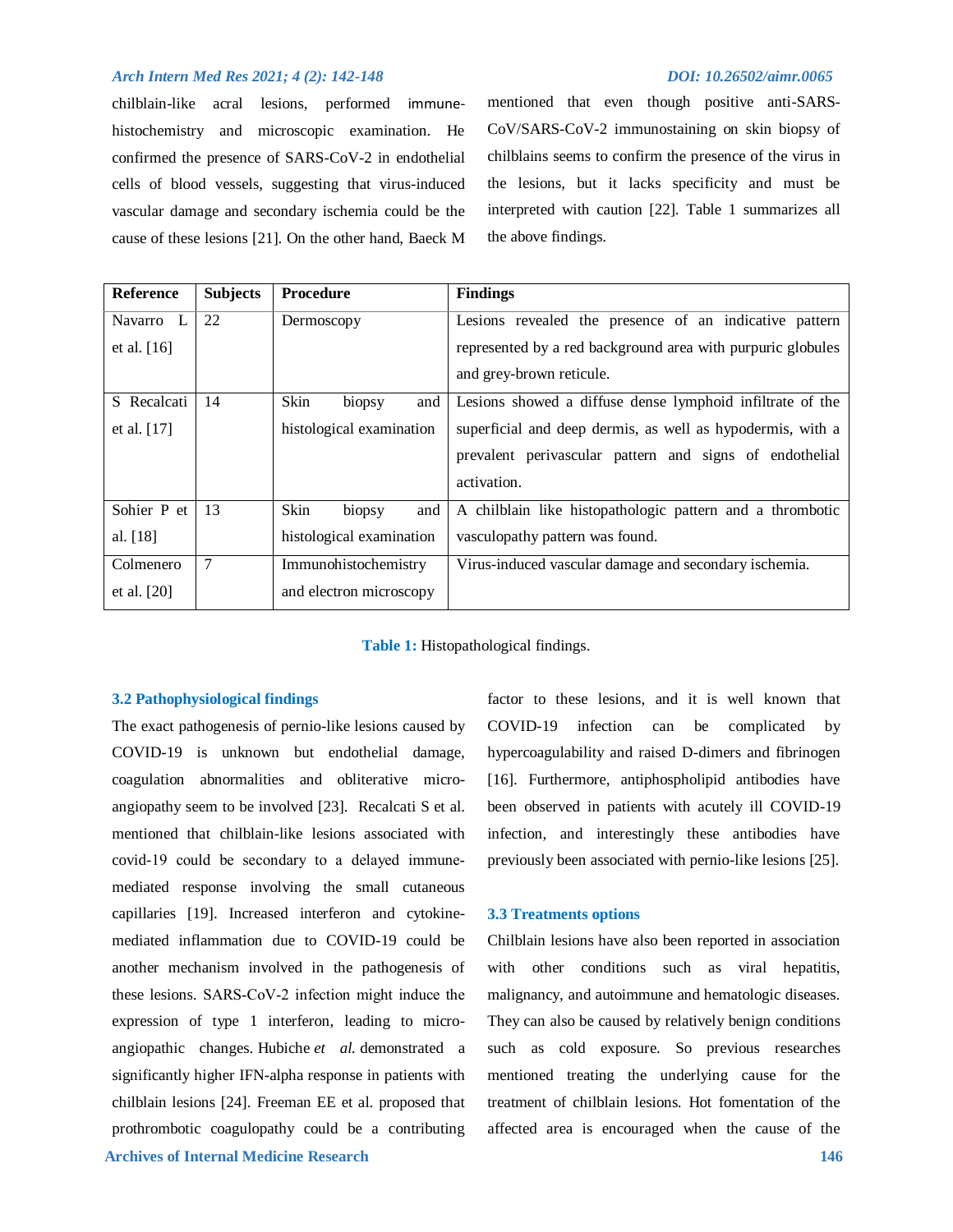chilblain is cold exposure. Other treatment options include corticosteroids and calcium channel blockers. Topical nitroglycerin use was also recommended by some studies [26]. There have been no studies to evaluate the treatment of these lesions in COVID-19 patients. So, treatments for idiopathic and secondary chilblains can be extrapolated to COVID-19 chilblains. Ladha MA et al. recommended potent topical corticosteroids and then escalating as required. Further recommendations according to the current understanding of the pathogenesis of these lesions include antiplatelet therapies such as low dose ASA, to reduce clotting and distal ischemia and these can be considered in the absence of contraindications [12].

# **4. Conclusion**

Pernio-like lesions are a common dermatological manifestation of COVID-19. Mostly, these lesions are asymmetrical and limited to feet but the involvement of other sites is also possible. They mostly occur in the post-acute phase of COVID-19 infection. Although the link between COVID-19 and these lesions is still uncertain, in the absence of cold-damp conditions and the presence of COVID-19 community spread, COVID-19 should be considered as a cause of these lesions. By using this inference, we would be able to recognize asymptomatic covid-19 patients, who are likely to spread infection within the community. Hence, all patients with suspected COVID-19 chilblains should follow public health guidelines for testing and selfquarantine. Furthermore, we suggest that larger population-based studies should be designed to fully understand the association between COVID-19 and these pernio-like lesions.

### **References**

1. Wang CJ, Worswick S. Cutaneous manifestations of COVID-19. Dermatol Online J 27 (2021):13030.

- 2. Anoshia Afzal, Maria Kamal, Neni Diyanti, e al. Implementation of Mandatory Counseling Sessions and Availability of Support Centers for Mental Well Being of Heath Care Workers during the COVID-19 Pandemic. Archives of Internal Medicine Research 4 (2021): 043-045.
- 3. Ludzik J, Witkowski A, Hansel DE, et al. Case Report: Chilblains-like lesions (COVID-19 toes) during the pandemic - is there a diagnostic window?. F1000Res 9 (2020): 668.
- 4. Wee C, Tey HL. Chilblain-like eruption in COVID-19 disease: possible pathogenetic role of temperature. Eur J Dermatol 30 (2020): 764- 765.
- 5. Genovese G, Moltrasio C, Berti E, et al. Skin Manifestations Associated with COVID-19: Current Knowledge and Future Perspectives. Dermatology 237 (2021): 1-12.
- 6. Ludzik J, Witkowski A, Hansel DE, et al. Case Report: Chilblains-like lesions (COVID-19 toes) during the pandemic - is there a diagnostic window?. F1000Res 9 (2020): 668.
- 7. Kolivras A, Dehavay F, Delplace D, et al. Coronavirus (COVID-19) infection-induced chilblains: A case report with histopathologic findings. JAAD Case Rep 6 (2020): 489-492.
- 8. Falah N, Hashmi S, Ahmed Z, et al. Kawasaki disease-like features in 10 pediatric COVID-19 cases: a retrospective study. Cureus 12 (2020): e11035.
- 9. Mazzotta F, Troccoli T. Acute acro-ischemia in the child at the time of COVID-19. Eur J Pediat Dermatol 30 (2020):71-74.
- 10. Gisondi P, Di Leo S, Bellinato F, et al. Time of Onset of Selected Skin Lesions Associated with COVID-19: A Systematic Review. Dermatol Ther (Heidelb) 2 (2021): 1-11.
- 11. Andina D, Noguera-Morel L, Bascuas-Arribas M, et al. Chilblains in children in the setting of